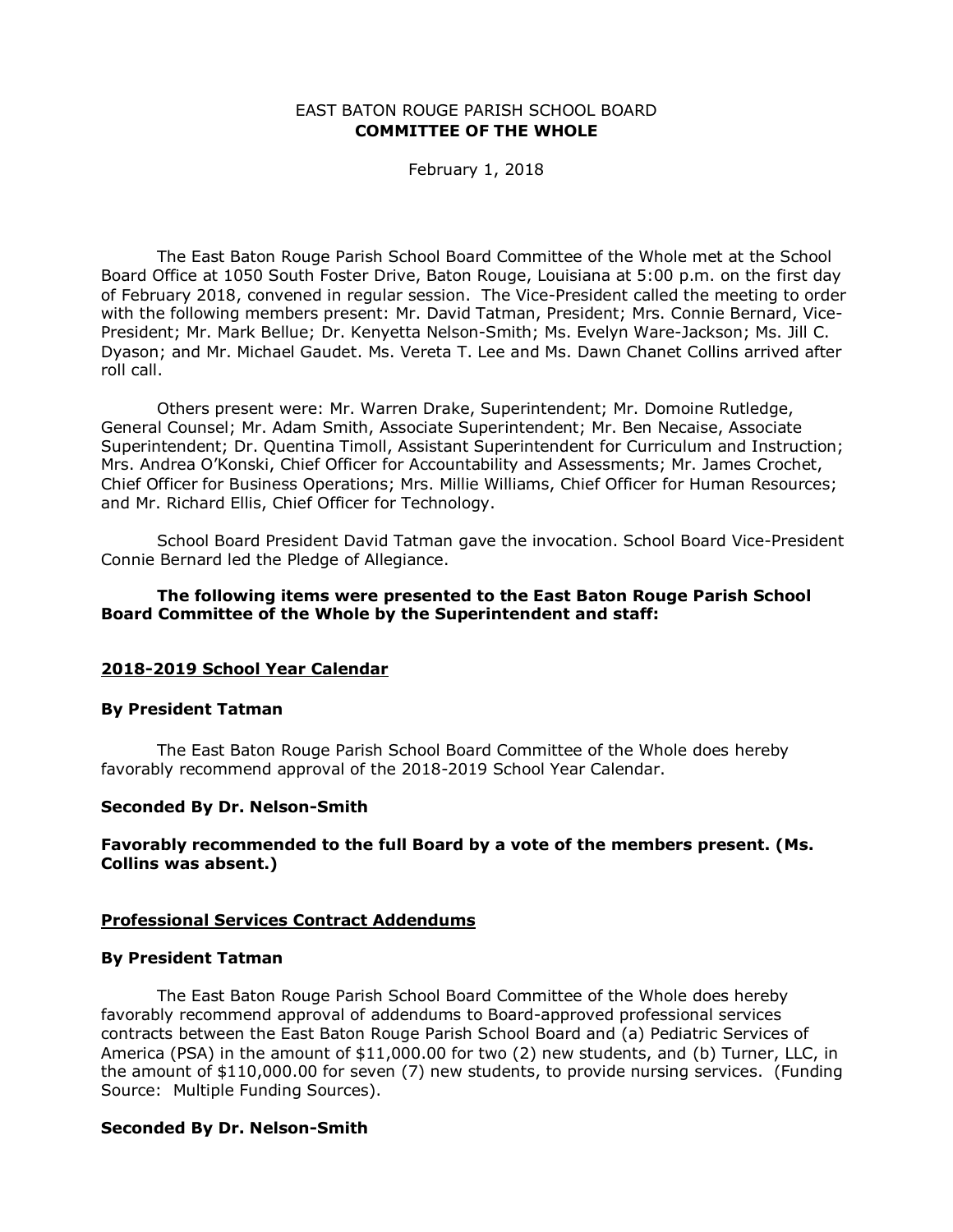**The vote on the motion was as follows:**

| Yeas: $(7)$    | President Tatman, Vice-President Bernard, Mr. Bellue, Ms.<br>Lee, Dr. Nelson-Smith, Ms. Ware-Jackson, and Mr. Gaudet |
|----------------|----------------------------------------------------------------------------------------------------------------------|
| Nays: $(0)$    | <b>None</b>                                                                                                          |
| Abstained: (1) | Ms. Dyason                                                                                                           |
| Absent: (1)    | Ms. Collins                                                                                                          |

**The motion was declared adopted.**

### **Staff to Advertise, Accept Low Bid**

#### **By Dr. Nelson-Smith**

The East Baton Rouge Parish School Board Committee of the Whole does hereby favorably recommend approval to authorize staff to advertise, accept the low bid meeting specifications, and make the award of a contract for construction of the New Park Elementary School as specified in *A Plan to Improve Facilities/Technology, Discipline, and Compensation in the East Baton Rouge Parish School System* (the "Plan") as revised through January 17, 2008, or reject any and all bids for just cause in accordance with the Louisiana Public Bid Law; Louisiana Revised Statutes, Title 38; Chapter 10.

#### **Seconded By Ms. Ware-Jackson**

**Favorably recommended to the full Board by a vote of all the members.**

### **Staff to Advertise, Accept Low Bid**

#### **By Ms. Dyason**

The East Baton Rouge Parish School Board Committee of the Whole does hereby favorably recommend approval to authorize staff to advertise, accept the low bid meeting specifications, and make the award of a contract for construction of the Classroom Addition at Shenandoah Elementary School as specified in *A Plan to Improve Facilities/Technology, Discipline, and Compensation in the East Baton Rouge Parish School System* (the "Plan") as revised through January 17, 2008, or reject any and all bids for just cause in accordance with the Louisiana Public Bid Law; Louisiana Revised Statutes, Title 38; Chapter 10.

### **Seconded By Mr. Bellue**

**Discussion followed.**

# **A substitute motion was offered.**

### **By Mr. Gaudet**

Substitute motion was offered to postpone this item until the next Committee of the Whole meeting to allow thought and revision or to come up with alternative plans instead of just building a new building.

#### **Seconded By Ms. Ware-Jackson**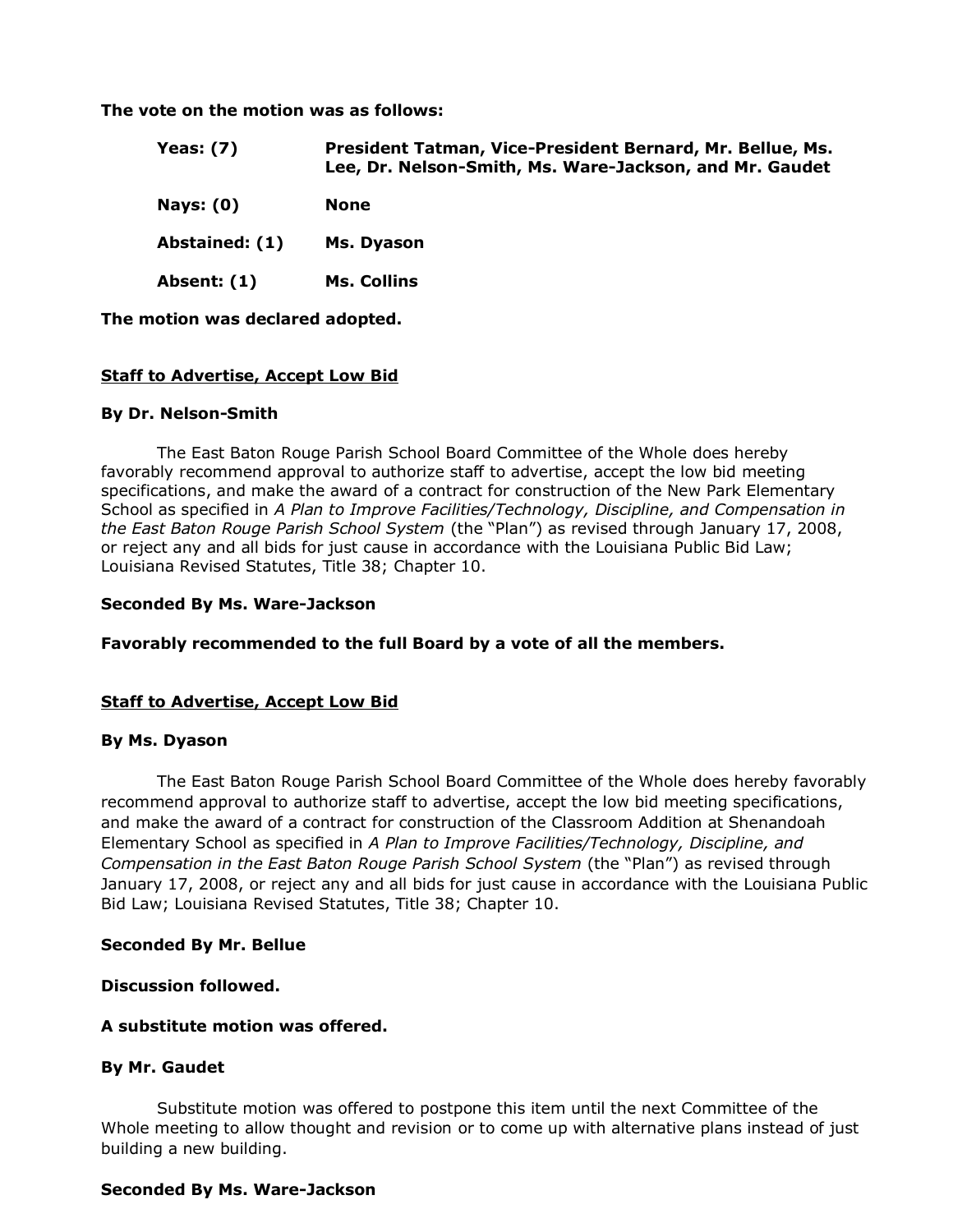# **Discussion followed. The substitute motion was withdrawn by maker and agreed upon by the seconder.**

## **A second substitute motion was offered.**

## **By Mr. Gaudet**

The East Baton Rouge Parish School Board Committee of the Whole does hereby advance the item without a recommendation as it relates to the classroom addition at Shenandoah Elementary School as specified in *A Plan to Improve Facilities/Technology, Discipline, and Compensation in the East Baton Rouge Parish School System* (the "Plan") as revised through January 17, 2008, or reject any and all bids for just cause in accordance with the Louisiana Public Bid Law; Louisiana Revised Statutes, Title 38; Chapter 10.

# **Seconded By Mr. Tatman**

# **Favorably recommended to the full Board by a vote of all the members.**

# **Staff to Advertise, Accept Low Bid**

# **By Mr. Bellue**

The East Baton Rouge Parish School Board Committee of the Whole does hereby favorably recommend approval to authorize staff to advertise, accept the low bid meeting specifications, and make the award of a contract for construction of the Facility Improvements at Audubon Elementary School as specified in *A Plan to Improve Facilities/Technology, Discipline, and Compensation in the East Baton Rouge Parish School System* (the "Plan") as revised through January 17, 2008, or reject any and all bids for just cause in accordance with the Louisiana Public Bid Law; Louisiana Revised Statutes, Title 38; Chapter 10.

### **Seconded By Ms. Lee**

# **Favorably recommended to the full Board by a vote of all the members.**

# **Staff to Advertise, Accept Low Bid**

### **By Ms. Collins**

The East Baton Rouge Parish School Board Committee of the Whole does hereby favorably recommend approval to authorize staff to advertise, accept the low bid meeting specifications, and make the award of a contract for construction of the Flood Repair at Prescott Middle School, or reject any and all bids for just cause in accordance with the Louisiana Public Bid Law; Louisiana Revised Statutes, Title 38; Chapter 10.

### **Seconded By Mr. Bellue**

# **Favorably recommended to the full Board by a vote of all the members.**